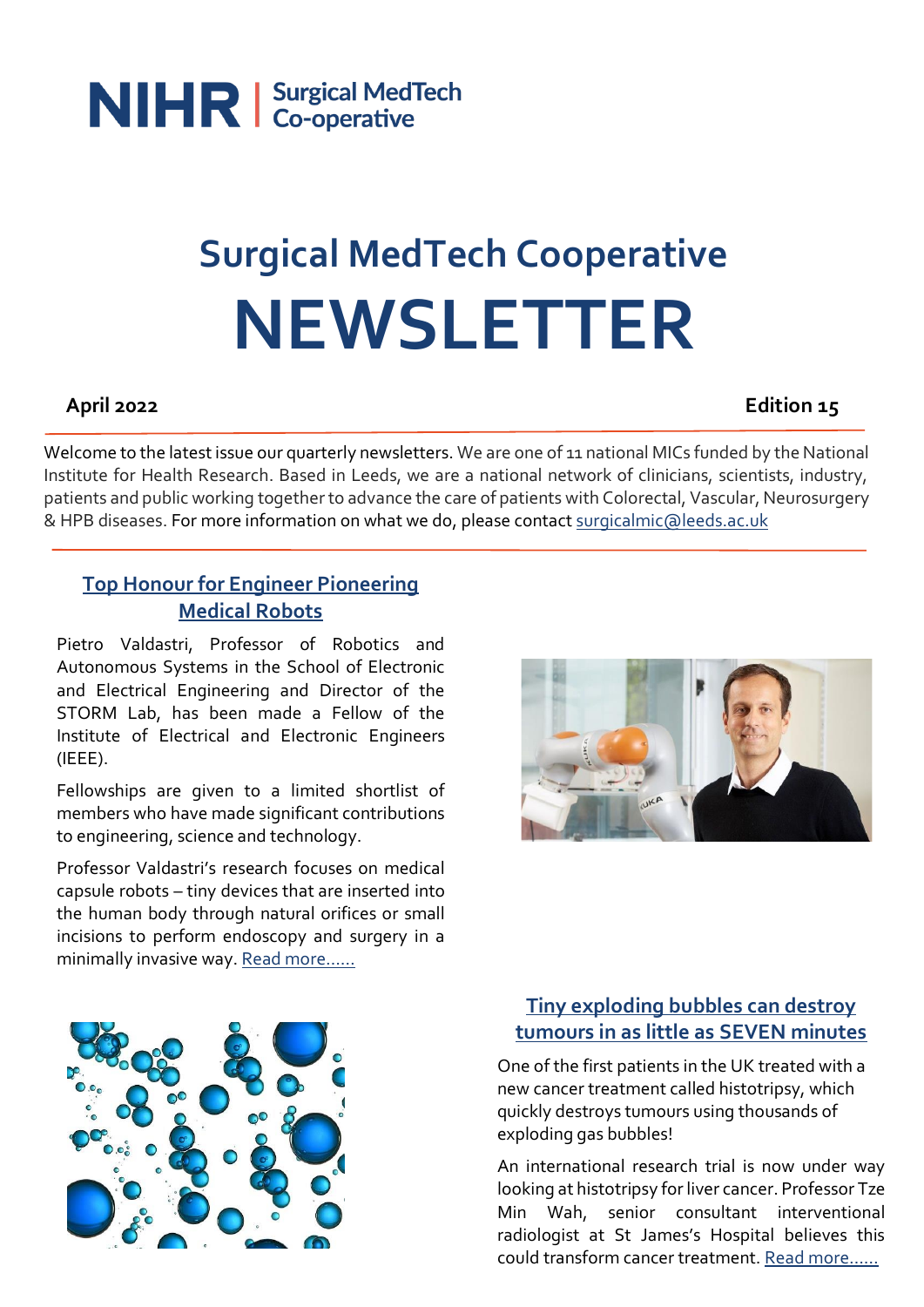### **[Leading the Field with World-First Real-](https://samantree.com/product/)[Time Brain Tumour Diagnosis](https://samantree.com/product/)**

Mr Ryan Mathew Associate Professor and Neurosurgy Lead and his team uses is leading the field with world-first real-time brain tumour diagnosis evaluating the SamanTree Histolog® Scanner device for intra-operative use in brain cancer surgery.

The Histolog® Scanner is a digital microscopy scanner for ultra-fast confocal imaging of fresh excision. It reveals the morphology of the tissue at the subcellular level. In the treatment of cancer, the Histolog® Scanner can help clinicians to visualize the excision's margins [Read more……](https://samantree.com/product/)





## **[The Economic Impact of In Silico](https://insilicouk.typeform.com/survey2)  [Technology](https://insilicouk.typeform.com/survey2)**

Prof Alejandro F Frangi has been working with an external consultant in designing an economic valuation of the in silico trials sector, with a focus on the UK, with elements that will be valuable more broadly, he will be releasing an early draft of the report shortly via InSilicoUK Slack.

He is working with colleagues in Avicenna Alliance, ABPI, ABHI and techUK but is keen to get additional input from industry, particularly from pharma and the broader supply chain.

You can help by completing and circulating this short survey. This will help to produce a final report that better reflects the future.

[https://insilicouk.typeform.com/insilicotrials](https://eur03.safelinks.protection.outlook.com/?url=https%3A%2F%2Finsilicouk.typeform.com%2Finsilicotrials&data=04%7C01%7CS.Boyes%40leeds.ac.uk%7C2be56ad8ae1942ef3d3308da1d415dc9%7Cbdeaeda8c81d45ce863e5232a535b7cb%7C1%7C0%7C637854463828139448%7CUnknown%7CTWFpbGZsb3d8eyJWIjoiMC4wLjAwMDAiLCJQIjoiV2luMzIiLCJBTiI6Ik1haWwiLCJXVCI6Mn0%3D%7C3000&sdata=YODEyXP%2BfREAZIRmde%2BcRG8EovLn3Of%2F3Hvkx7cMWk4%3D&reserved=0)

You can view the recording from the online In Silico Launch event her[e……](https://ktn-uk.org/events/insilicouk-network-launch/)

#### **[European Tech for Good Report 2022](https://www.hays.co.uk/it/super-connect-for-good)**

Hays partnered with start-up super connectors Empact Ventures to create the Super Connect for Good competition, an incredible contest that saw tech start-ups from across the UK, Ireland and Europe pitch to become the best-of-the-best in their categories of innovation, the surgical MIC contribute to the Medtech section. [Read](https://www.hays.co.uk/it/super-connect-for-good)  [more……](https://www.hays.co.uk/it/super-connect-for-good)

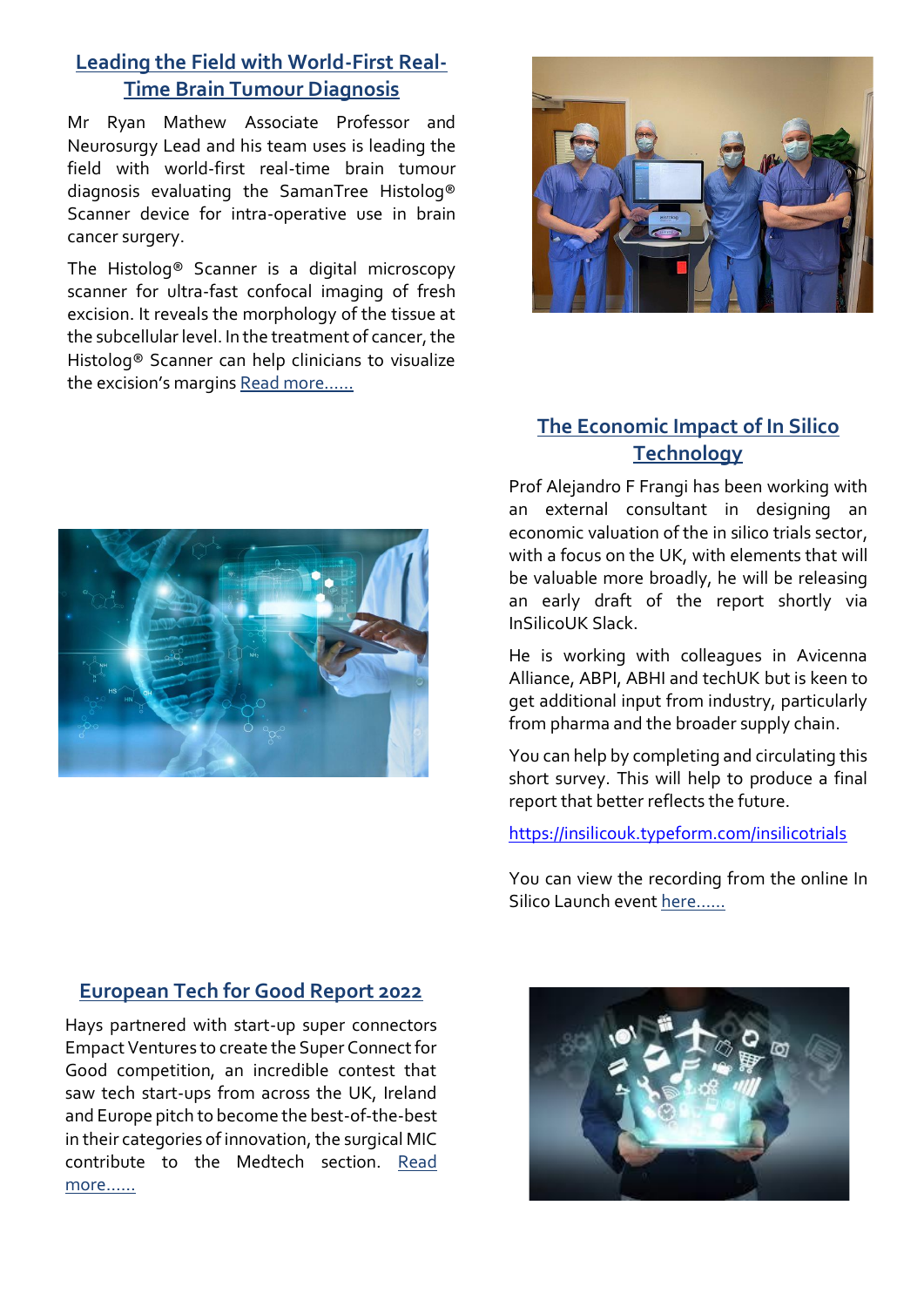#### **[A robot small enough to explore the](https://www.leeds.ac.uk/news-science/news/article/5050/a-robot-small-enough-to-explore-the-lungs)  [lungs](https://www.leeds.ac.uk/news-science/news/article/5050/a-robot-small-enough-to-explore-the-lungs)**



Engineers and scientists have paved the way for a robot that can reach some of the smallest bronchial tubes in the lungs – to take tissue samples or deliver cancer therapy.

Known as a magnetic tentacle robot, it measures just 2 millimetres in diameter, about twice the size of the tip of a ballpoint pen.

Magnets on the outside of the patient will be used to guide the magnetic tentacle robot into place.

The device has been developed by a team of engineers, scientists and clinicians based at the STORM Lab at Leeds, which is pioneering the use of robotic systems to assist in endoscopy and catheter procedures, where a fine tube is inserted into body. [Read more ……](https://www.leeds.ac.uk/news-science/news/article/5050/a-robot-small-enough-to-explore-the-lungs)

# **[Novel Brain Tumour Modelling &](https://www.cancertechaccelerator.co.uk/2022/03/23/414/)  [Treatment Response One Step Closer to](https://www.cancertechaccelerator.co.uk/2022/03/23/414/)  [Patients](https://www.cancertechaccelerator.co.uk/2022/03/23/414/)**

Mr Ryan Mathew Associate Professor and Neurosurgery Lead and Dr Heiko Wurdak Head of Stem Cells and Brain Cancer Group are thrilled to announce they have been awarded a Cancer Tech Accelerator Phase II Grant, provided in partnership with Cancer Research UK, Roche UK and the Medical Research Council for their Assemblify enterprise.

The Cancer Tech Accelerator aims to foster entrepreneurship and support researchers to rapidly translate cutting-edge technology with a view to it reaching patients sooner. The academic organisation of each team will receive £70,000 to enable the researchers to progress and enhance their research over the next six months. They will also receive extensive guidance and support from the Capital Enterprise network, Roche UK, and Cancer Research UK's Entrepreneurial Programmes Initiative, which aims to promote a culture of entrepreneurship amongst academics in the UK. [Read more……](https://www.cancertechaccelerator.co.uk/2022/03/23/414/)

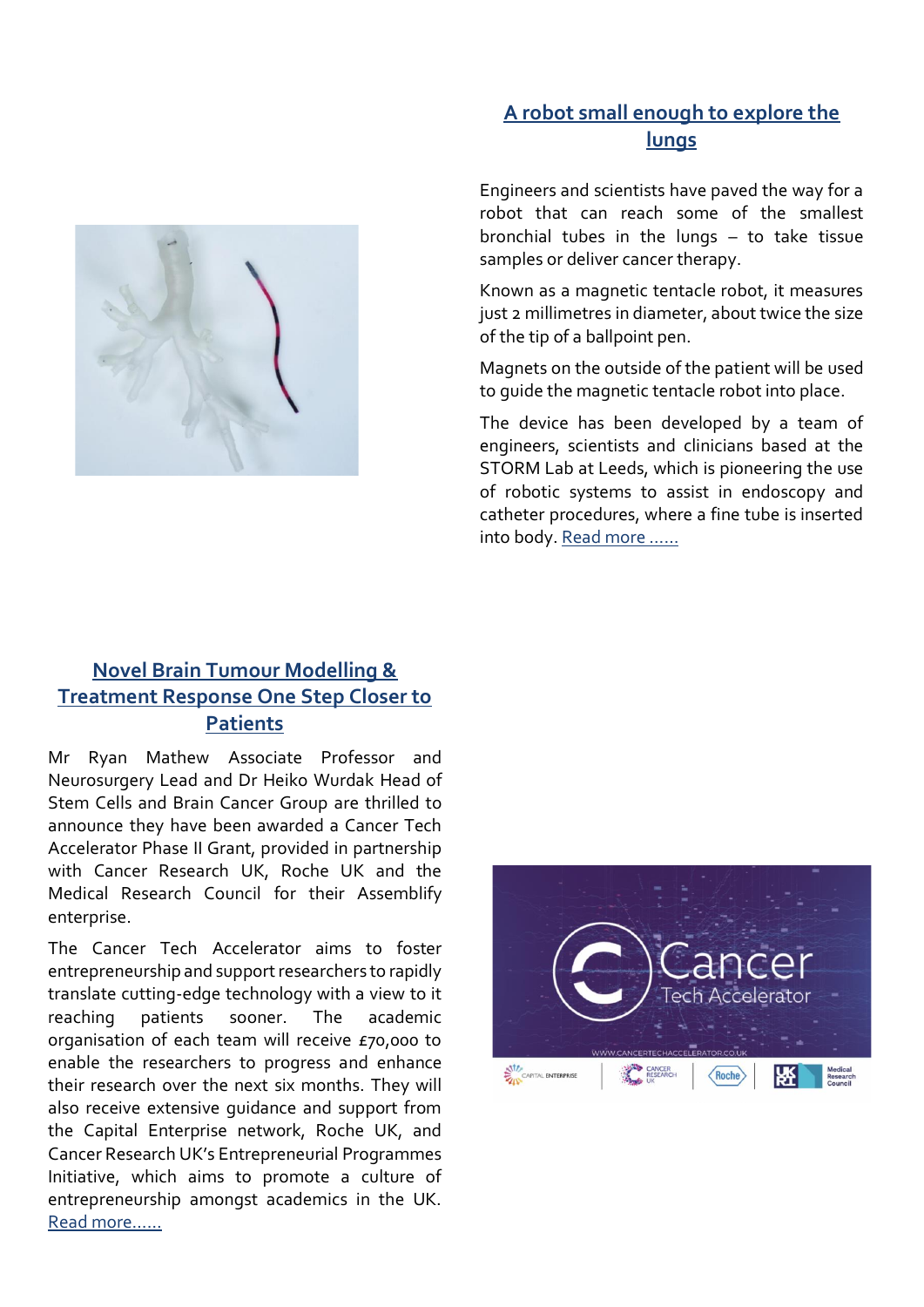# NIHR | National Institute

#### **NIHR Be Part of Research Campaign 2022**

Every year the NHR launch their Be Part of Research Campaign this years' theme is the 'Trialblazers Campaign' and will take place over 2 weeks starting on 16 May and ending on 29 May 2022.

The Trailblazers Campaign aims to create a sense of community among research volunteers bringing people together to celebrate each other, feel proud and excited to share their message with the world! Trailblazers will come together to:

1) celebrate the contribution of the research volunteer community and

2) ask others to join them and sign up for a study.

Keep an eye out for Surgical MIC activities.

### **[NIHR open access publication policy](https://www.nihr.ac.uk/documents/nihr-open-access-policy-guidance-articles-submitted-on-or-after-1-june-2022/30212?pr=)  [guidance](https://www.nihr.ac.uk/documents/nihr-open-access-policy-guidance-articles-submitted-on-or-after-1-june-2022/30212?pr=)**

This document provides researchers and their organisations with a compliance checklist, a step-by-step guide and an FAQ to support compliance with the NIHR open access publication policy when publishing peerreviewed research articles. This will be a living document and will be updated based on NIHR's experience of supporting researchers and their organisations. [Read more……](https://www.nihr.ac.uk/documents/nihr-open-access-policy-guidance-articles-submitted-on-or-after-1-june-2022/30212?pr=)

# NIHR | National Institute

#### **[Tomorrows Leaders Programme 2022](https://www.nihr.ac.uk/events/tomorrows-leaders-programme-2022/30222)**

The NIHR Clinical Research Network is pleased to announce that the Tomorrow's Leaders Programme 2022 will run this summer between May and July.

The programme is designed to support early career researchers to develop and deliver surgical cancer studies. It is supported by trainee research collaboratives across all specialties involved in the multi-disciplinary care of cancer patients.

The programme will run as a series of webinars in May and June, with state-of-the-art lectures on surgical oncology, trial design and translational science along with an introduction to each of the trainee research collaboratives. These will be followed by a face-to-face workshop in London in July, where participants will have the chance to develop and discuss their own research ideas supported by an expert research faculty[. Read m](https://www.nihr.ac.uk/events/tomorrows-leaders-programme-2022/30222)ore……

# NIHR | National Institute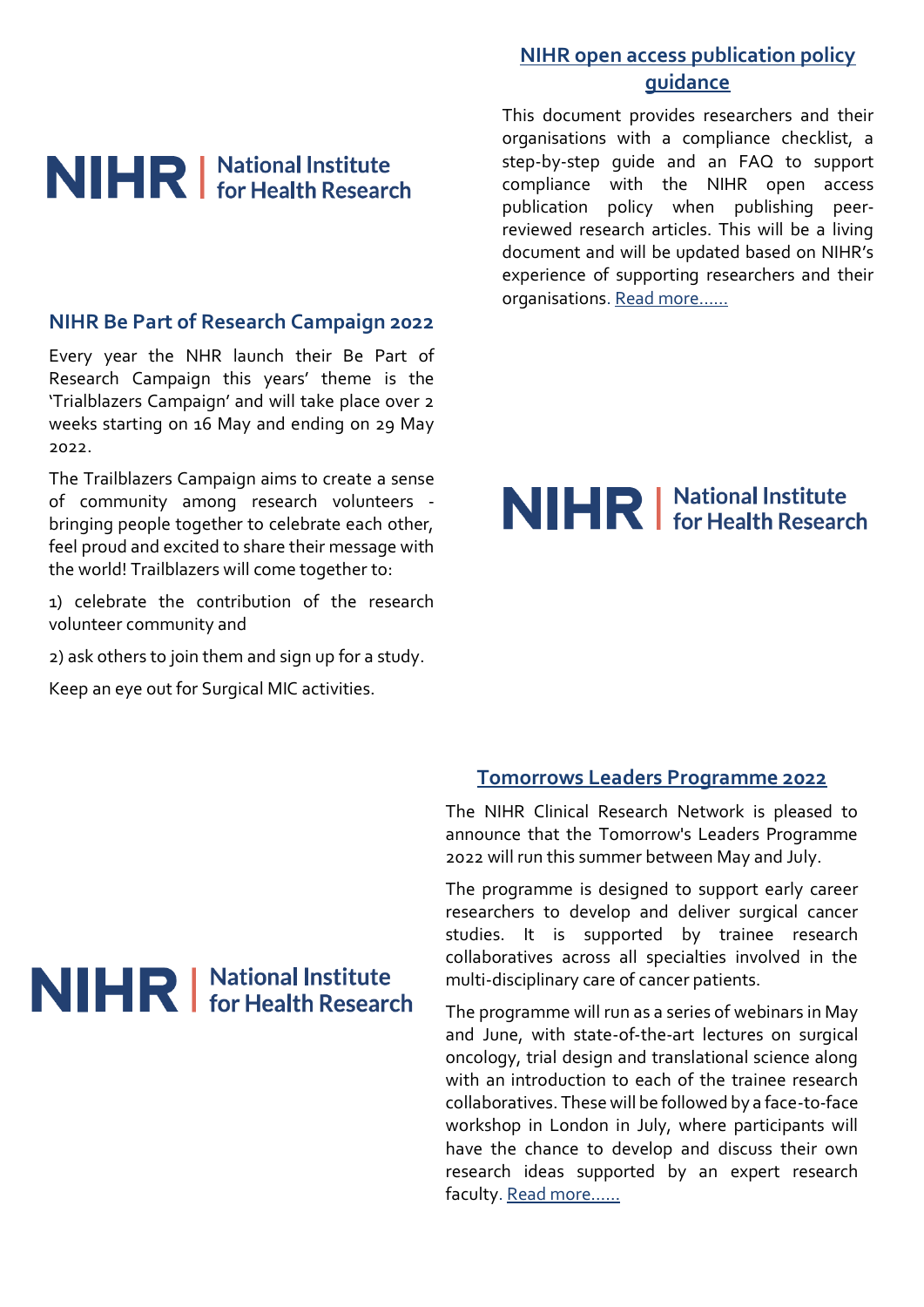### **[Artificial Intelligence \(AI\) technology](https://publicintelligence.org/quickethics/)**

Public Intelligence is a revolutionary new concept which aims to bring awareness of our human intelligence, alongside addressing the global and ethical challenges we face today. They have developed a tool kit to help you embed ethics in your AI technology.

Are you working on an Artificial Intelligence (AI) technology? Would you like to know more about embedding ethics in your technology? Try the Quick Ethics Tool [here……](https://publicintelligence.org/quickethics/)





#### **Surgical MIC App**

Our mic app is now available to download. The main purpose of this app is to facilitate surgical medical technology collaborations by linking individuals and companies with appropriate collaborators. We have also included a list of technologies that are required by surgeons in the NHS.

The collaborator component of the app will be updated on a regular basis, whilst the rest of the app will be updated on a monthly basis.

[Read more…….](https://surgicalmic.nihr.ac.uk/get-involved-2/surgical-mic-app/)

#### **Surgical MIC Toolkit**

Our ability to support your technology is largely dependent on your stage on the translational pathway. Our objectives are to shorten the translational pathway for those solutions where it is possible, and to provide a real time example of the steps and questions that are important for medical technology development and the factors that are important for the NHS.

This toolkit should help you understand how the Surgical MIC can work with you and the outputs you can expect at each stage of your translational journey. [Read more……](https://surgicalmic.nihr.ac.uk/get-involved-2/surgical-mic-toolkit/)

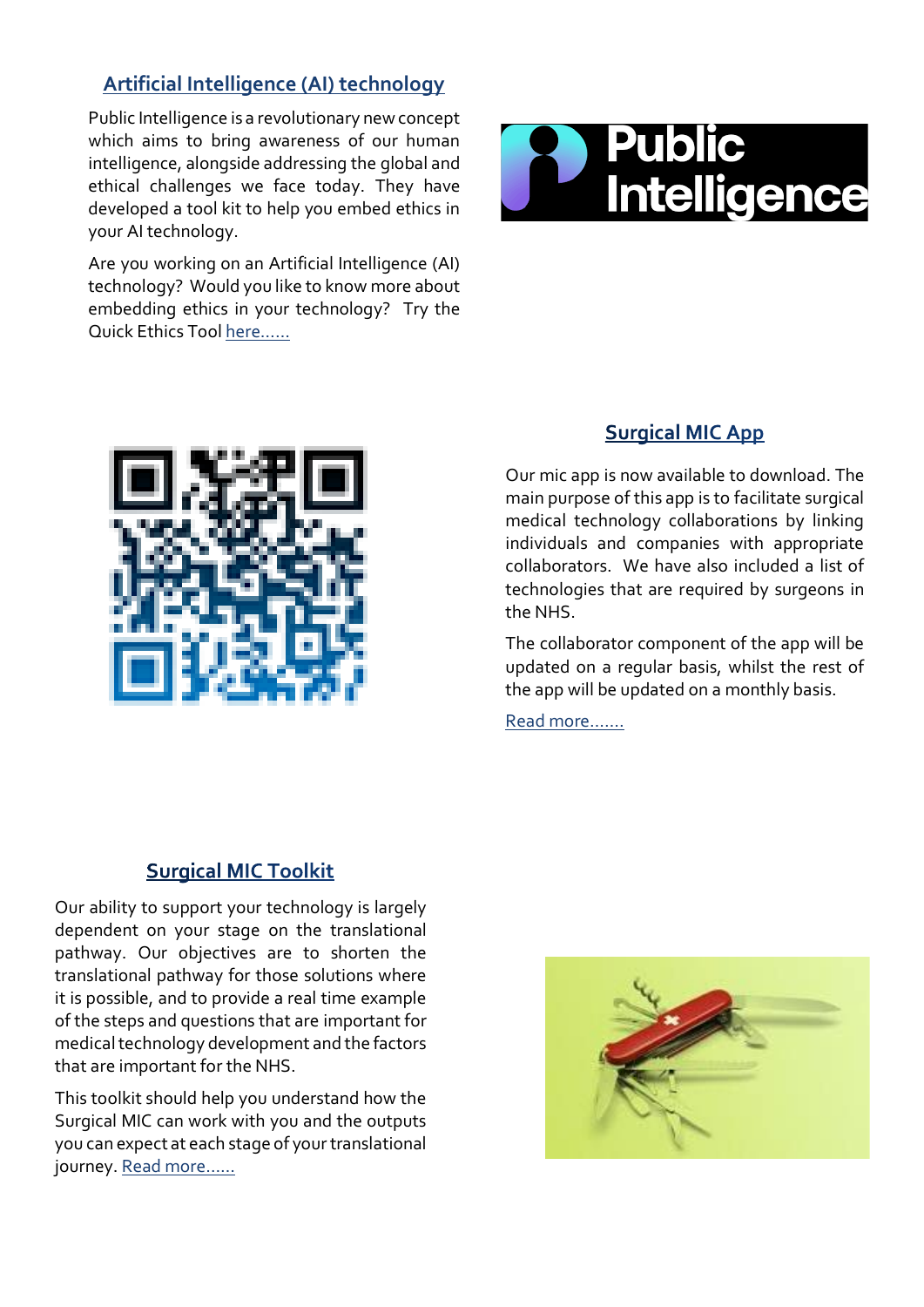#### **Upcoming Events**

[Wounds Research Industry](https://woundsrn.org/industry-master-class/) Master Class Call for expression of interest

[ASGBI Annual Congress 2022](https://na.eventscloud.com/website/32734/) ACC, Liverpool 3<sup>rd</sup> – 5<sup>th</sup> May 2022

[NIHR Advanced Surgical Technologies Incubator \(ASTI\)](https://www.ucl.ac.uk/interventional-surgical-sciences/advanced-surgical-technology/nihr-asti-events) - 1st Annual Conference SAVE THE DATE - 18<sup>th</sup> May 2022

[Voice of the Customer in MedTech Development](https://www.eventbrite.co.uk/e/voice-of-the-customer-in-medtech-development-registration-308538195047) Online 19<sup>th</sup> May 2022

[Emergency General Surgery Delivery, Research and Innovation Symposium 2022](https://www.eventbrite.co.uk/e/emergency-general-surgery-delivery-research-and-innovation-symposium-2022-tickets-287100183377) Aspire, Leeds 19th May 2022

[Med-Tech Innovation Expo 2022](https://med-techexpo.com/event/en/page/take-part) NEC Birmingham 8th June 2022

[26th Annual Scientific meeting of the Association of the Upper Gastrointestinal Surgery \(AUGIS\)](https://www.augis.org/Events-Webinars/AUGIS-Conferences) P&J Live Conference Centre in Aberdeen on 21-23 September 2022

[Vascular Societies' Annual Scientific Meeting 2022](https://www.vascularsociety.org.uk/professionals/events/2546/vascular_societies_annual_scienitific_meeting_2022) Brighton 22-23rd November 2022

Save the Date Neurosurgery Technologies Event 26 th November 2022 (TBC)

Save the Dates IDEAL 2023 Conference Leeds October 2023